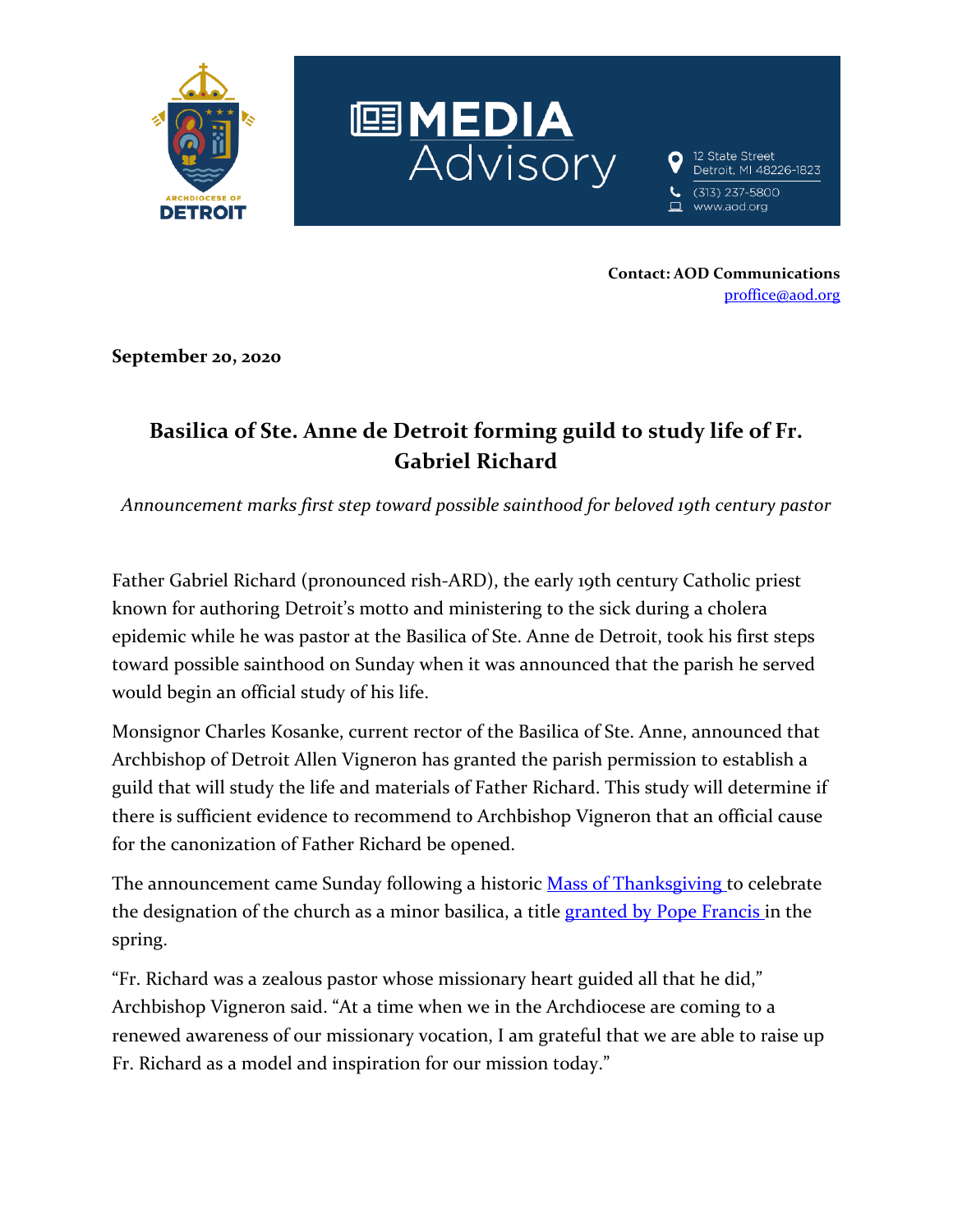

## EDIA<br>Advisory

12 State Street Detroit, MI 48226-1823 (313) 237-5800

www.aod.org

Father Gabriel Richard (1767-1832) was a French priest who ministered in southeast Michigan from 1798 until his death in 1832. During that time, he served at Ste. Anne Parish, brought the first printing press to Michigan and founded Detroit's first newspaper, co-founded the University of Michigan, served as a nonvoting delegate of the Michigan Territory to the United States House of Representatives, and preached the Gospel to all – including Protestants and Native Americans.

After an 1805 fire destroyed much of Detroit, Father Richard proclaimed a phrase that would be adopted as the motto for the City of Detroit: "*Speramus meliora; resurget cineribus*," ("We hope for better things; it will rise from the ashes").

Fr. Richard died while ministering day and night to the sick during a cholera epidemic. His final resting place is at Ste. Anne.

"It is particularly poignant now, amid the difficulties of the pandemic, to be starting on this journey studying the life of a beloved pastor who died while caring for the sick," Msgr. Kosanke said. "Father Gabriel Richard left an indelible mark on all of Michigan, from the life-saving ministries of his parish to the immeasurable contributions of those who have attended and taught at the University of Michigan.

"This is a significant day not only for the local and universal Church, but also for the broader Michigan community to which Father Richard dedicated his life and priestly service."

Sunday's announcement marks the beginning of an intricate and uncertain road to possible sainthood. More information about this process, Father Richard, and the Basilica of Ste. Anne is available at [on our website.](http://www.aod.org/fr-gabriel-richard)

## **Notes to media:**

• Msgr. Charles Kosake, rector of the Basilica of Ste. Anne de Detroit, is available for interviews about this announcement. For more information or to arrange an